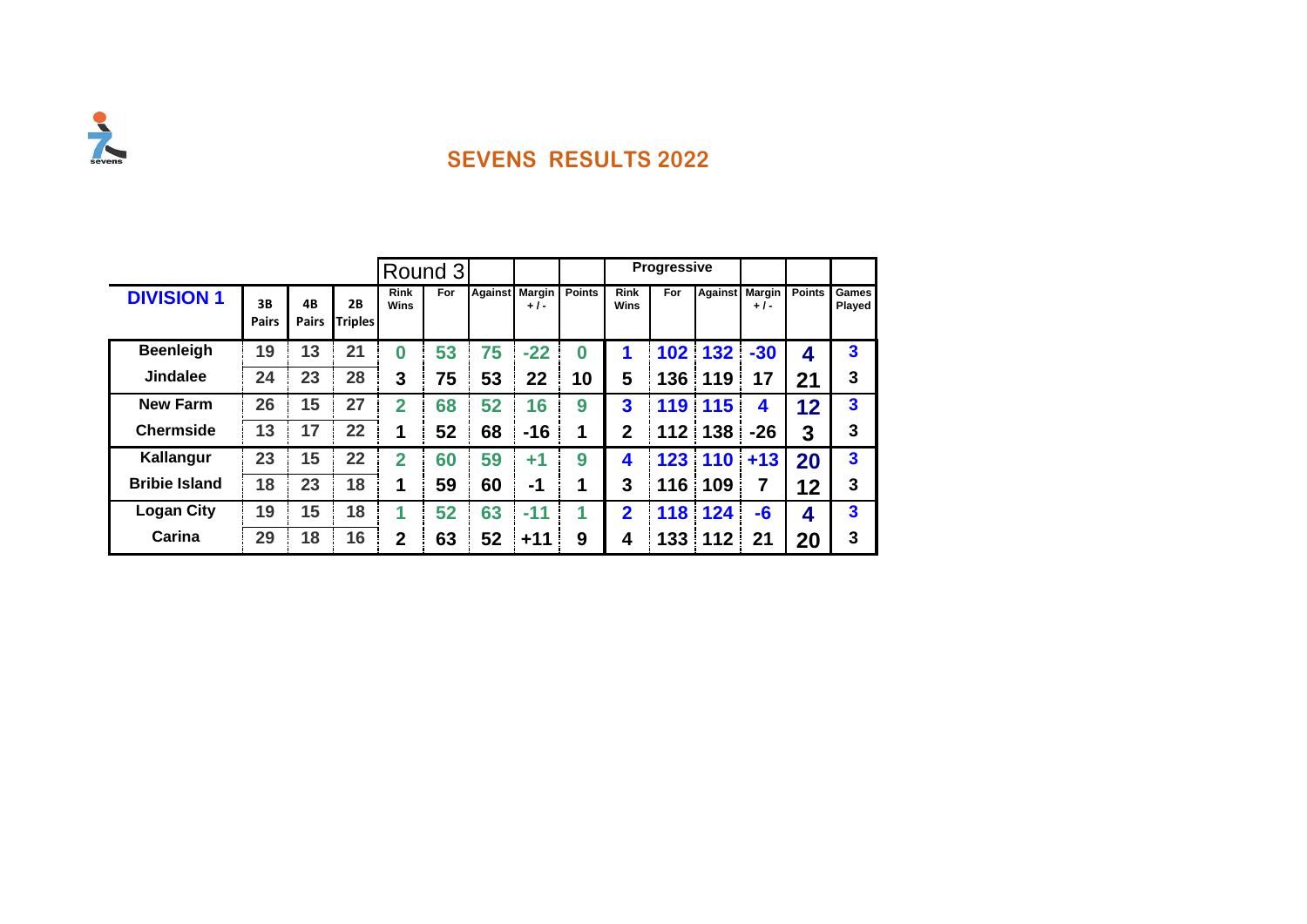Sevens

|                                       |          |          |    |                      |     | Round 3 |                 |        |                  |     |         | Progressive       |        |                 |
|---------------------------------------|----------|----------|----|----------------------|-----|---------|-----------------|--------|------------------|-----|---------|-------------------|--------|-----------------|
| <b>DIVISION 2</b><br><b>SECTION 1</b> | 3B Pairs | 4B Pairs |    | 3B Triples Rink Wins | For | Against | Margin<br>$+/-$ | Points | <b>Rink Wins</b> | For | Against | Margin<br>$+$ / - | Points | Games<br>Played |
| <b>Bribie Island</b>                  | 22       | 11       | 25 | 1                    | 58  | 66      | -8              | 1      | 6                | 199 | 159     | 40                | 20     | 3               |
|                                       | 28       | 23       | 15 |                      |     |         |                 |        |                  |     |         |                   |        |                 |
| Geebung                               | 24       | 24       | 19 | 3                    | 67  | 41      | 26              | 10     | 5                | 184 | 166     | 18                | 12     | 3               |
|                                       | 14       | 11       | 16 |                      |     |         |                 |        |                  |     |         |                   |        |                 |
| Kallangur                             | 14       | 11       | 16 |                      | 41  | 67      | $-26$           |        | 3                | 162 | 178     | $-16$             | 10     | 3               |
|                                       | 24       | 24       | 19 |                      |     |         |                 |        |                  |     |         |                   |        |                 |
| Manly                                 | 21       | 18       | 25 | 1                    | 64  | 61      | 3               | 1      | 3                | 163 | 200     | $-37$             | 10     | 3               |
|                                       | 26       | 22       | 13 |                      |     |         |                 |        |                  |     |         |                   |        |                 |
| Sandgate                              | 26       | 22       | 13 | $\overline{2}$       | 61  | 64      | $-3$            | 9      | 3                | 164 | 190     | $-26$             | 10     | 3               |
|                                       | 21       | 18       | 25 |                      |     |         |                 |        |                  |     |         |                   |        |                 |
| Maroochy                              | 28       | 23       | 15 | $\overline{2}$       | 66  | 58      | 8               | 9      | $\overline{7}$   | 194 | 173     | 21                | 28     | 3               |
|                                       | 22       | 11       | 25 |                      |     |         |                 |        |                  |     |         |                   |        |                 |

|                                       |                |          |    |                      |     | Round 3 |                 |        |                  |     | Progressive |                   |        |                 |
|---------------------------------------|----------------|----------|----|----------------------|-----|---------|-----------------|--------|------------------|-----|-------------|-------------------|--------|-----------------|
| <b>DIVISION 2</b><br><b>SECTION 2</b> | 3B Pairs       | 4B Pairs |    | 3B Triples Rink Wins | For | Against | Margin<br>$+/-$ | Points | <b>Rink Wins</b> | For | Against     | Margin<br>$+$ / - | Points | Games<br>Played |
| Beenleigh                             | 19             | 23       | 24 | $\overline{2}$       | 66  | 58      | 8               | 9      | 5                | 192 | 185         | $\overline{7}$    | 19     | 3               |
|                                       | 22             | 14       | 22 |                      |     |         |                 |        |                  |     |             |                   |        |                 |
| Enoggera                              | 18             | 26       | 12 | 4                    | 56  | 59      | $-3$            | 4      | 3                | 173 | 187         | $-14$             | 10     | 3               |
|                                       | 20             | 10       | 29 |                      |     |         |                 |        |                  |     |             |                   |        |                 |
| <b>Broadbeach</b>                     | 20             | 10       | 29 | 2                    | 59  | 56      | 3               | 9      | 4                | 180 | 175         | 5                 | 18     | 3               |
|                                       | 18             | 26       | 12 |                      |     |         |                 |        |                  |     |             |                   |        |                 |
| West Toowoomba                        | 26             | 21       | 28 | 3                    | 75  | 30      | 45              | 10     | 5                | 178 | 160         | 18                | 12     | 3               |
|                                       | $\overline{7}$ | 11       | 12 |                      |     |         |                 |        |                  |     |             |                   |        |                 |
|                                       | 7              | 11       | 12 |                      | 30  | 75      | $-45$           |        | 5                | 169 | 188         | $-19$             | 19     | 3               |
| Hamilton                              | 26             | 21       | 28 |                      |     |         |                 |        |                  |     |             |                   |        |                 |
| Jindalee                              | 22             | 14       | 22 | 1                    | 58  | 66      | -8              | 1      | 5                | 182 | 179         | 3                 | 12     | 3               |
|                                       | 19             | 23       | 24 |                      |     |         |                 |        |                  |     |             |                   |        |                 |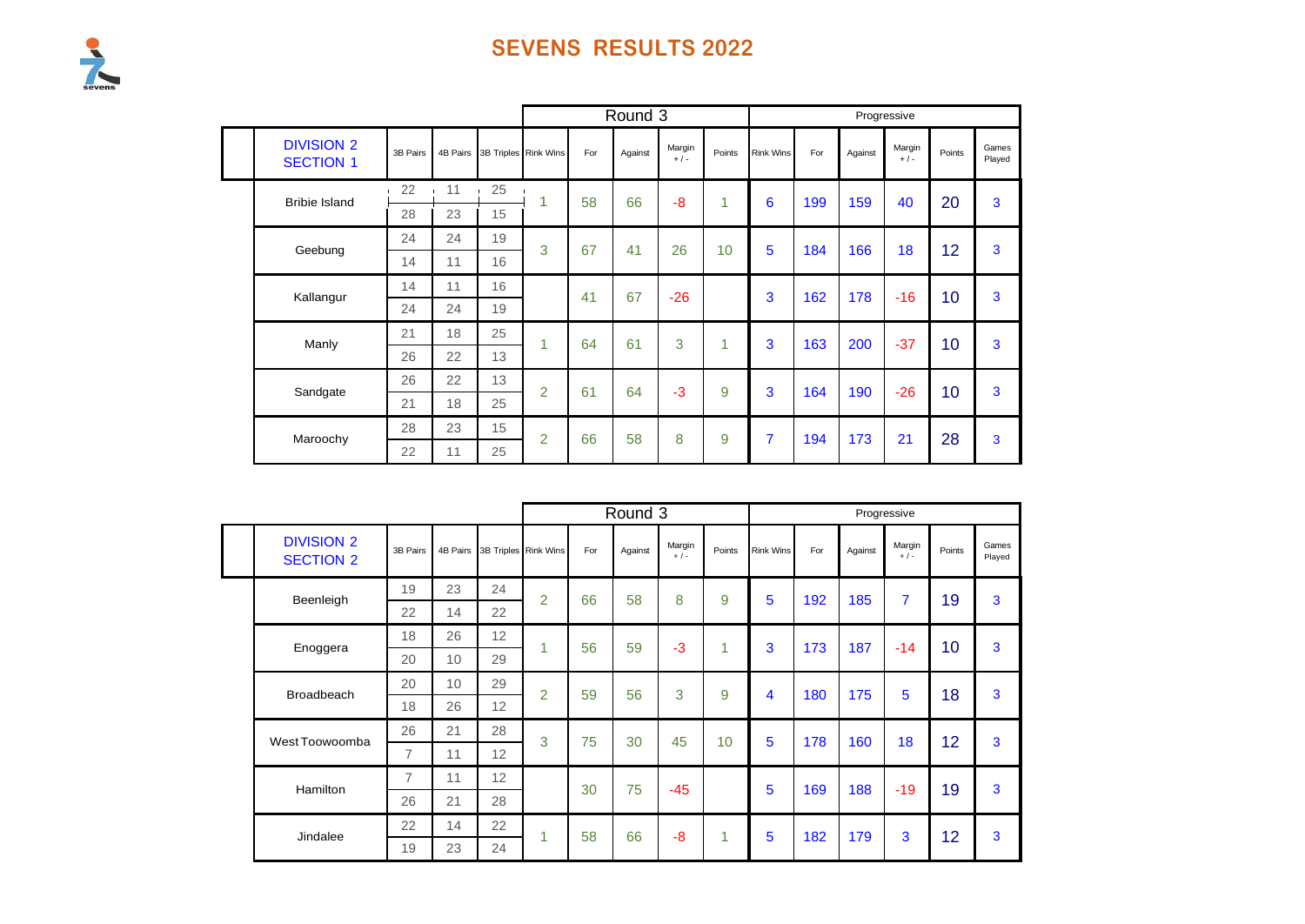

|                                       |          |                      |     |                      |     | Round 3 |                 |        |                         |     |         | Progressive     |        |                 |
|---------------------------------------|----------|----------------------|-----|----------------------|-----|---------|-----------------|--------|-------------------------|-----|---------|-----------------|--------|-----------------|
| <b>DIVISION 3</b><br><b>SECTION 1</b> | 3B Pairs | 4B Pairs             |     | 3B Triples Rink Wins | For | Against | Margin<br>$+/-$ | Points | <b>Rink Wins</b>        | For | Against | Margin<br>$+/-$ | Points | Games<br>Played |
| Aspley                                | 16       | 17<br><b>COLLECT</b> | .32 | $\overline{2}$       | 65  | 46      | 19              | 9      | 6                       | 189 | 139     | 50              | 20     | 3               |
|                                       | 18       | 13                   | 15  |                      |     |         |                 |        |                         |     |         |                 |        |                 |
| Kallangur                             | 32       | 6                    | 23  | 1                    | 61  | 62      | $-1$            | 1      |                         | 151 | 197     | $-46$           | 1      | 3               |
|                                       | 12       | 20                   | 30  |                      |     |         |                 |        |                         |     |         |                 |        |                 |
| Chermside                             | 12       | 20                   | 30  | $\overline{2}$       | 62  | 61      | 1               | 9      | 5                       | 171 | 184     | $-13$           | 19     | 3               |
|                                       | 32       | 6                    | 23  |                      |     |         |                 |        |                         |     |         |                 |        |                 |
| <b>Pine Rivers</b>                    | 36       | 21                   | 26  | $\overline{2}$       | 83  | 60      | 23              | 9      | 6                       | 198 | 161     | 37              | 27     | 3               |
|                                       | 20       | 12                   | 28  |                      |     |         |                 |        |                         |     |         |                 |        |                 |
| <b>Bramble Bay</b>                    | 20       | 12                   | 28  | 1                    | 60  | 83      | $-23$           | 1      | 5                       | 194 | 190     | 4               | 12     | 3               |
|                                       | 36       | 21<br>26             |     |                      |     |         |                 |        |                         |     |         |                 |        |                 |
| Dayboro                               | 18       | 13                   | 15  | 1                    | 46  | 65      | $-19$           | 1      | $\overline{\mathbf{4}}$ | 156 | 188     | $-32$           | 11     | 3               |
|                                       | 16       | 17                   | 32  |                      |     |         |                 |        |                         |     |         |                 |        |                 |

|  |                                       |          |          |    |                      |                | Round 3 |                 |        |                  |     |         | Progressive       |        |                 |
|--|---------------------------------------|----------|----------|----|----------------------|----------------|---------|-----------------|--------|------------------|-----|---------|-------------------|--------|-----------------|
|  | <b>DIVISION 3</b><br><b>SECTION 2</b> | 3B Pairs | 4B Pairs |    | 3B Triples Rink Wins | For            | Against | Margin<br>$+/-$ | Points | <b>Rink Wins</b> | For | Against | Margin<br>$+$ / - | Points | Games<br>Played |
|  | New Farm                              | 29       | 8        | 19 | и                    | 56             | 68      | $-12$           | 1      | 4                | 111 | 130     | $-20$             | 11     | 3               |
|  |                                       | 18       | 23       | 27 |                      |                |         |                 |        |                  |     |         |                   |        |                 |
|  | <b>Bye</b>                            |          |          |    |                      |                |         |                 |        |                  |     |         |                   |        |                 |
|  | <b>Everton Park</b>                   |          |          |    | $\overline{2}$       | $\overline{7}$ |         | $\overline{7}$  | 9      | 6                | 124 | 110     | 14                | 27     | 3               |
|  | Mt Gravatt                            | 20       | 17       | 22 | 1                    | 59             | 61      | $-2$            | 1      | 4                | 181 | 165     | 16                | 11     | 3               |
|  |                                       | 21       | 16       | 24 |                      |                |         |                 |        |                  |     |         |                   |        |                 |
|  | Northern Suburbs                      | 21       | 16       | 24 | $\overline{2}$       | 61             | 59      | $\overline{2}$  | 9      | 4                | 165 | 169     | $-4$              | 11     | 3               |
|  |                                       | 20       | 17       | 22 |                      |                |         |                 |        |                  |     |         |                   |        |                 |
|  | Tarragindi                            | 18       | 23       | 27 | $\overline{2}$       | 68             | 56      | 12              | 9      | 6                | 129 | 110     | 19                | 27     | 3               |
|  |                                       | 29       | 8        | 19 |                      |                |         |                 |        |                  |     |         |                   |        |                 |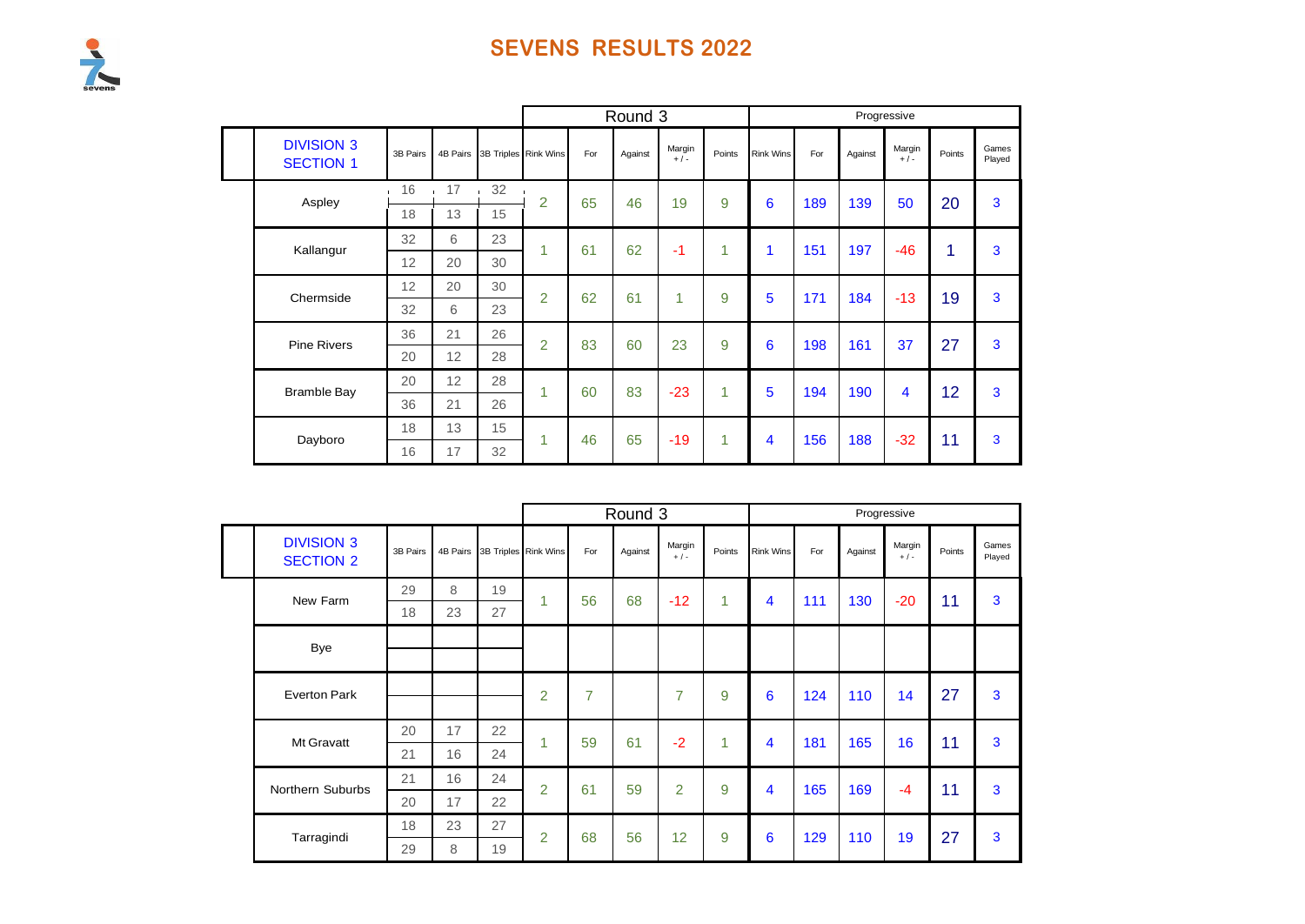

|  |                                       |          |                |    |                      |     | Round 3 |                   |        |                  |     |         | Progressive     |                |                 |
|--|---------------------------------------|----------|----------------|----|----------------------|-----|---------|-------------------|--------|------------------|-----|---------|-----------------|----------------|-----------------|
|  | <b>DIVISION 3</b><br><b>SECTION 3</b> | 3B Pairs | 4B Pairs       |    | 3B Triples Rink Wins | For | Against | Margin<br>$+$ / - | Points | <b>Rink Wins</b> | For | Against | Margin<br>$+/-$ | Points         | Games<br>Played |
|  | Broadbeach                            | 17       | 20             | 25 | $\overline{2}$       | 62  | 50      | 12                | 9      | 5                | 130 | 118     | 12              | 19             | $\mathbf{3}$    |
|  |                                       | 19       | $\overline{7}$ | 24 |                      |     |         |                   |        |                  |     |         |                 |                |                 |
|  | <b>Bye</b>                            |          |                |    |                      |     |         |                   |        |                  |     |         |                 |                |                 |
|  |                                       |          |                |    |                      |     |         |                   |        |                  |     |         |                 |                |                 |
|  | <b>Tweed Heads</b>                    |          |                |    | $\overline{2}$       | 14  |         | 14                | 9      | 6                | 131 | 114     | 17              | 20             | $\mathbf{3}$    |
|  |                                       |          |                |    |                      |     |         |                   |        |                  |     |         |                 |                |                 |
|  | Carina                                | 29       | 21             | 18 | $\overline{2}$       | 68  | 52      | 16                | 9      | 6                | 199 | 166     | 33              | 27             | 3               |
|  |                                       | 15       | 9              | 28 |                      |     |         |                   |        |                  |     |         |                 |                |                 |
|  | Paradise Point                        | 15       | 9              | 28 | $\overline{1}$       | 52  | 68      | $-16$             | 1      | $\overline{2}$   | 166 | 195     | $-29$           | $\overline{2}$ | 3               |
|  |                                       | 29       | 21             | 18 |                      |     |         |                   |        |                  |     |         |                 |                |                 |
|  | Logan City                            | 19       | $\overline{7}$ | 24 | 1                    | 50  | 62      | $-12$             | 1      | 5                | 122 | 125     | $-3$            | 19             | 3               |
|  |                                       | 17       | 20             | 25 |                      |     |         |                   |        |                  |     |         |                 |                |                 |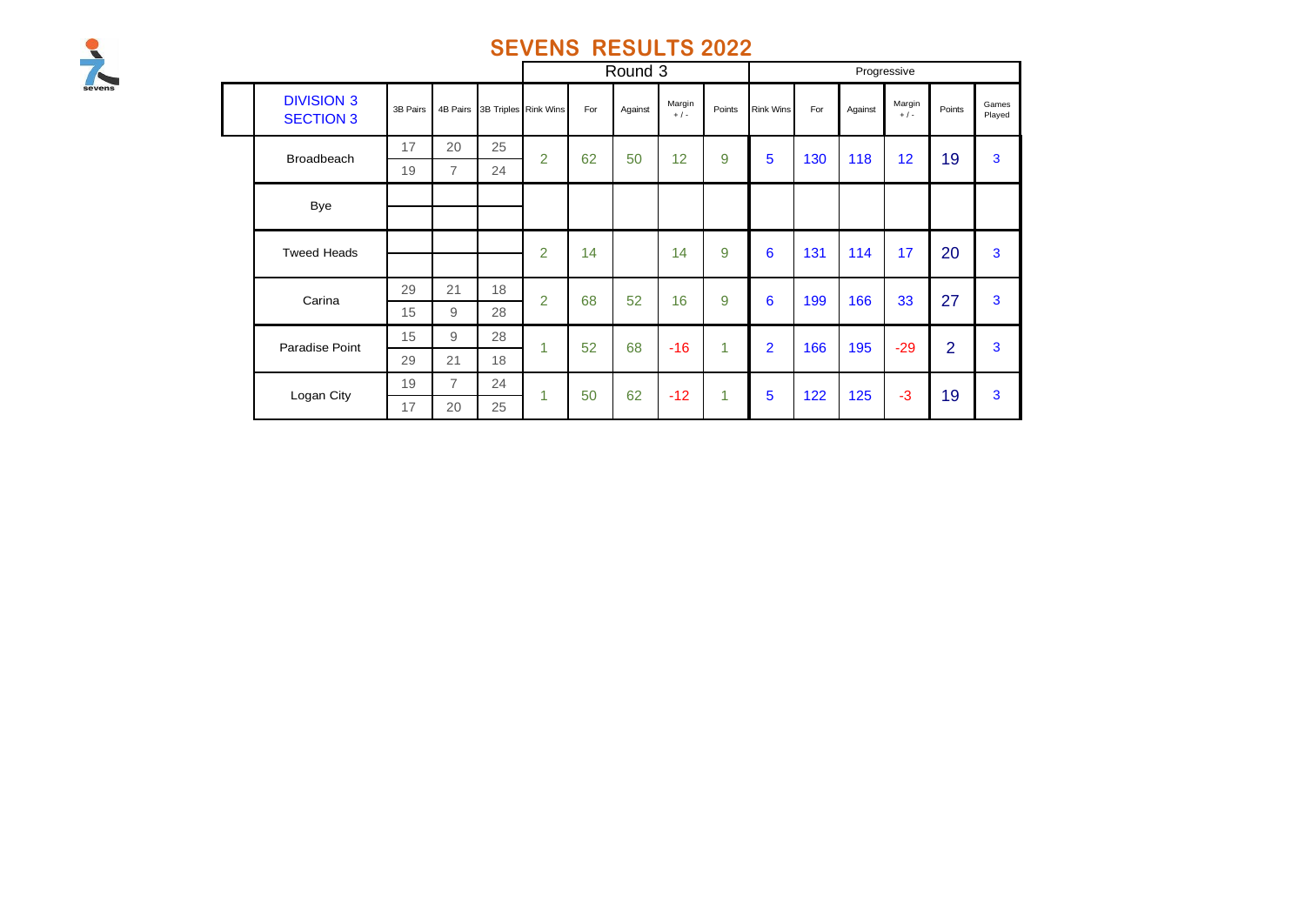|                                       |          |          |                      |                |     | Round 3 |                   |        |                  |     |         | Progressive     |                |                 |
|---------------------------------------|----------|----------|----------------------|----------------|-----|---------|-------------------|--------|------------------|-----|---------|-----------------|----------------|-----------------|
| <b>DIVISION 3</b><br><b>SECTION 4</b> | 3B Pairs | 4B Pairs | 3B Triples Rink Wins |                | For | Against | Margin<br>$+$ / - | Points | <b>Rink Wins</b> | For | Against | Margin<br>$+/-$ | Points         | Games<br>Played |
| Salisbury                             | 37       | 16       | 20                   | 3              | 73  | 32      | 41                | 10     | $\overline{7}$   | 205 | 148     | 57              | 21             | 3               |
|                                       | 9        | 8        | 15                   |                |     |         |                   |        |                  |     |         |                 |                |                 |
| Beenleigh                             | 33       | 10       | 27                   | $\overline{2}$ | 70  | 53      | 17                | 9      | $\overline{2}$   | 172 | 201     | $-29$           | 9              | 3               |
|                                       | 16       | 20       | 17                   |                |     |         |                   |        |                  |     |         |                 |                |                 |
| Toowoomba                             | 16       | 20       | 17                   | 1              | 53  | 70      | $-17$             | 1      | $\overline{7}$   | 199 | 155     | 44              | 21             | 3               |
|                                       | 33       | 10       | 27                   |                |     |         |                   |        |                  |     |         |                 |                |                 |
| Coorparoo                             | 18       | 26       | 39                   | $\overline{2}$ | 83  | 59      | 24                | 9      | 4                | 189 | 192     | $-3$            | 18             | 3               |
|                                       | 30       | 14       | 15                   |                |     |         |                   |        |                  |     |         |                 |                |                 |
| <b>Wellers Hill</b>                   | 30       | 14       | 15                   | 1              | 59  | 83      | $-24$             | 1      | $\overline{2}$   | 153 | 229     | $-76$           | $\overline{2}$ | 3               |
|                                       | 18       | 26       | 39                   |                |     |         |                   |        |                  |     |         |                 |                |                 |
| Ipswich                               | 9        | 8        | 15                   |                | 32  | 73      | $-41$             |        | 5                | 181 | 174     | 7               | 19             | 3               |
|                                       | 37       | 16       | 20                   |                |     |         |                   |        |                  |     |         |                 |                |                 |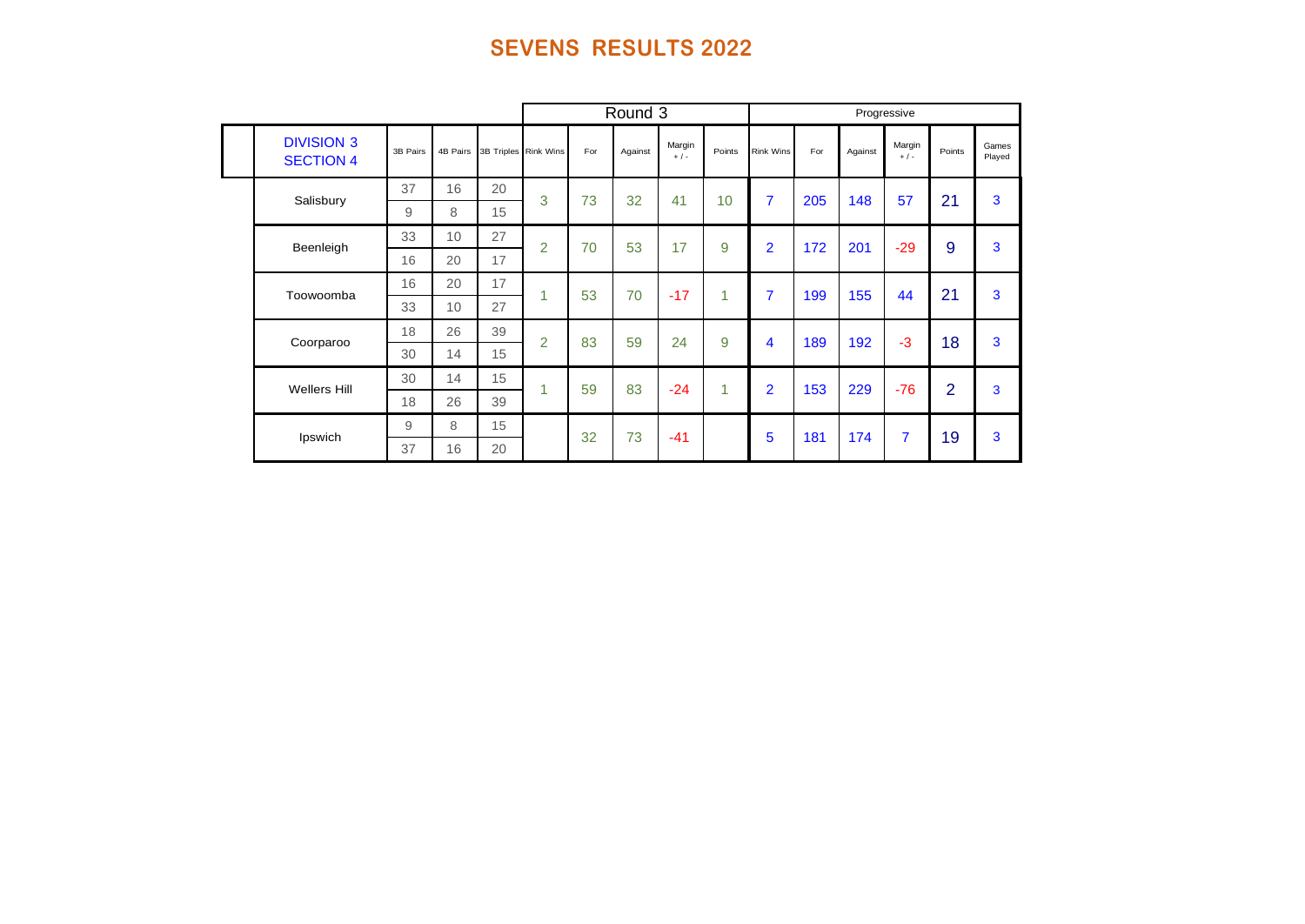|                                       |          |          |    |                      |     | Round 3 |                 |        |                  |     |         | Progressive     |                |                 |
|---------------------------------------|----------|----------|----|----------------------|-----|---------|-----------------|--------|------------------|-----|---------|-----------------|----------------|-----------------|
| <b>DIVISION 4</b><br><b>SECTION 1</b> | 3B Pairs | 4B Pairs |    | 3B Triples Rink Wins | For | Against | Margin<br>$+/-$ | Points | <b>Rink Wins</b> | For | Against | Margin<br>$+/-$ | Points         | Games<br>Played |
| <b>Caboolture Lakes</b>               | 16       | 21       | 27 | $\overline{2}$       | 64  | 58      | 6               | 9      | 5                | 192 | 176     | 16              | 19             | 3               |
|                                       | 20       | 12       | 26 |                      |     |         |                 |        |                  |     |         |                 |                |                 |
| <b>Pine Rivers Ladies</b>             |          |          |    |                      |     |         |                 |        | $\overline{2}$   | 97  | 130     | $-33$           | $\overline{2}$ | 3               |
| <b>Bribie Island</b>                  |          |          |    |                      |     |         |                 |        | 3                | 130 | 118     | 12              | 10             | 3               |
| Kallangur                             |          |          |    | 3                    |     |         | 6               | 10     | $\overline{7}$   | 134 | 113     | 27              | 28             | 3               |
| Woodford                              |          |          |    |                      |     |         | $-6$            |        | 3                | 119 | 127     | $-14$           | 10             | 3               |
|                                       | 20       | 12       | 26 | 1                    | 58  | 64      | $-6$            | 1      | 4                | 170 | 178     | -8              | 11             | 3               |
| Geebung                               | 16       | 21       | 27 |                      |     |         |                 |        |                  |     |         |                 |                |                 |

**Pine Rivers Ladies v Bribie Island Postponed Woodford forfeits to Kallangur**

|                                       |                |                 |                |                               |     | Round 3        |                 |        |                  |     |         | Progressive     |        |                 |
|---------------------------------------|----------------|-----------------|----------------|-------------------------------|-----|----------------|-----------------|--------|------------------|-----|---------|-----------------|--------|-----------------|
| <b>DIVISION 4</b><br><b>SECTION 2</b> | 3B Pairs       |                 |                | 4B Pairs 3B Triples Rink Wins | For | Against        | Margin<br>$+/-$ | Points | <b>Rink Wins</b> | For | Against | Margin<br>$+/-$ | Points | Games<br>Played |
| Pine Rivers Men                       | 24             | 17              | 27             | 3                             | 68  | 39             | 29              | 10     | 5                | 172 | 168     | 4               | 12     | 3               |
|                                       | 20             | 10              | 9              |                               |     |                |                 |        |                  |     |         |                 |        |                 |
| Aspley                                | 18             | 10 <sup>°</sup> | 27             | $\overline{2}$                | 55  | 59             | $-4$            | 9      | 5                | 178 | 167     | 11              | 19     | 3               |
|                                       | 15             | 20              | 24             |                               |     |                |                 |        |                  |     |         |                 |        |                 |
| Sandgate                              | 15             | 20              | 24             | 1                             | 59  | 55             | 4               | 1      | 5                | 189 | 176     | 13              | 19     | 3               |
|                                       | 18             | 10              | 27             |                               |     |                |                 |        |                  |     |         |                 |        |                 |
| Ipswich                               | 12             | 21              | 18             | $\overline{2}$                | 51  | 58             | $-7$            | 9      | 5                | 182 | 170     | 12              | 19     | 3               |
|                                       | 31             | 11              | 16             |                               |     |                |                 |        |                  |     |         |                 |        |                 |
| Hamilton                              | 11<br>16<br>31 |                 | $\overline{1}$ | 58                            | 51  | $\overline{7}$ | 1               | 4      | 189              | 176 | 13      | 11              | 3      |                 |
|                                       | 12             | 21              | 18             |                               |     |                |                 |        |                  |     |         |                 |        |                 |
|                                       | 20             | 10 <sup>°</sup> | 9              |                               | 39  | 68             | $-29$           |        | 3                | 150 | 203     | $-53$           | 10     | 3               |
| Banyo                                 | 24             | 17              | 27             |                               |     |                |                 |        |                  |     |         |                 |        |                 |

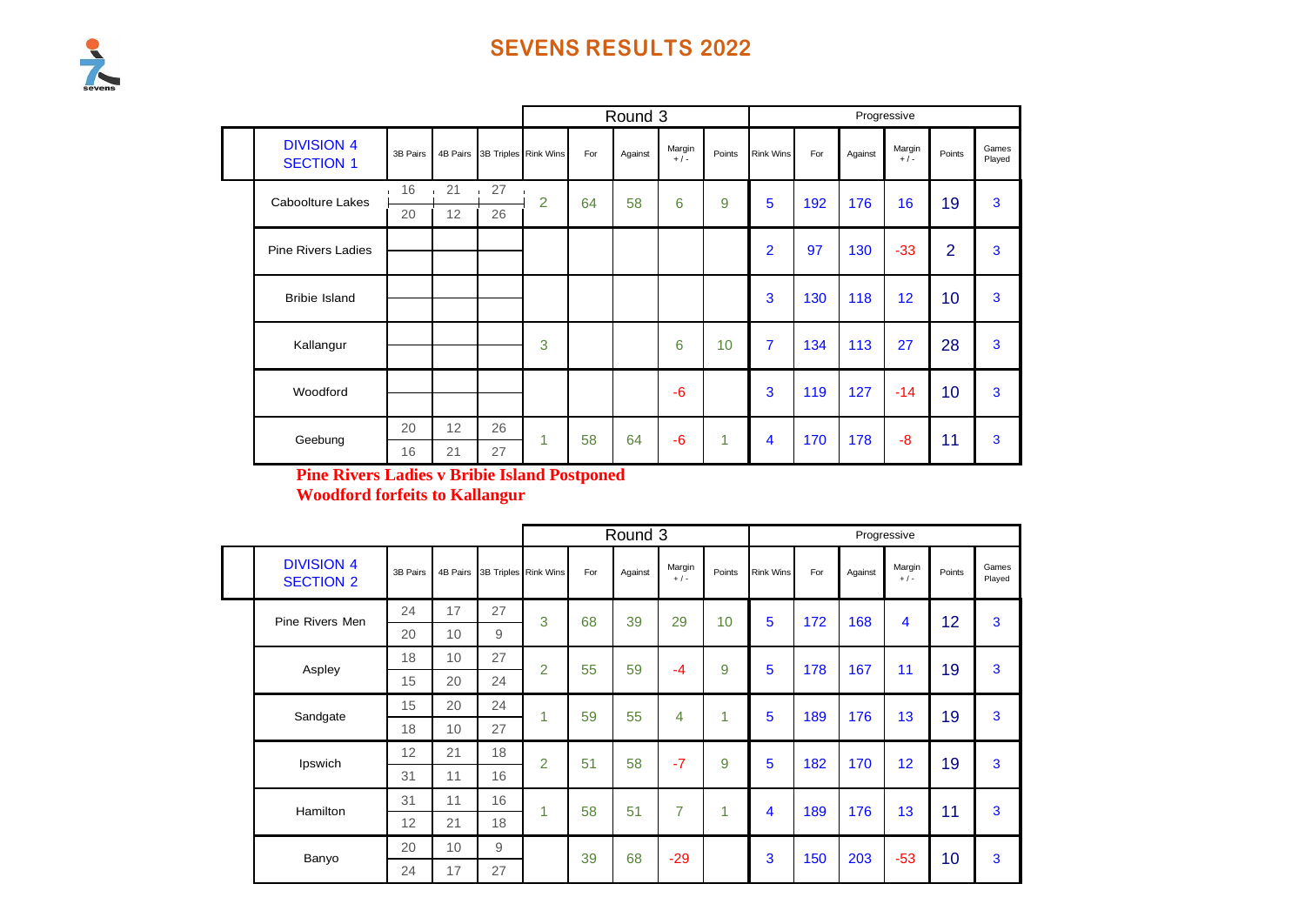# Sevens

|                                       |          |    |    |                               |     | Round 3 |                   |        |                  |     |         | Progressive     |        |                 |
|---------------------------------------|----------|----|----|-------------------------------|-----|---------|-------------------|--------|------------------|-----|---------|-----------------|--------|-----------------|
| <b>DIVISION 4</b><br><b>SECTION 3</b> | 3B Pairs |    |    | 4B Pairs 3B Triples Rink Wins | For | Against | Margin<br>$+$ / - | Points | <b>Rink Wins</b> | For | Against | Margin<br>$+/-$ | Points | Games<br>Played |
| Dalby                                 | 24       | 18 | 25 | 1                             | 67  | 66      | 1                 | 1      | 3                | 165 | 189     | $-24$           | 3      | 3               |
|                                       | 25       | 15 | 26 |                               |     |         |                   |        |                  |     |         |                 |        |                 |
| Beenleigh                             | 17       | 13 | 15 |                               | 45  | 66      | $-21$             |        | 4                | 166 | 181     | $-15$           | 18     | 3               |
|                                       | 24       | 20 | 22 |                               |     |         |                   |        |                  |     |         |                 |        |                 |
| Salisbury                             | 24       | 20 | 22 | 3                             | 66  | 45      | 21                | 10     | 6                | 175 | 165     | 10              | 20     | 3               |
|                                       | 17       | 13 | 15 |                               |     |         |                   |        |                  |     |         |                 |        |                 |
| North Ipswich                         | 27       | 27 | 30 | 3                             | 84  | 51      | 33                | 10     | $\overline{7}$   | 217 | 139     | 78              | 28     | 3               |
|                                       | 18       | 15 | 18 |                               |     |         |                   |        |                  |     |         |                 |        |                 |
| Lowood                                | 18       | 15 | 18 |                               | 51  | 84      | $-33$             |        | 1                | 141 | 219     | $-78$           | 1      | 3               |
|                                       | 27       | 27 | 30 |                               |     |         |                   |        |                  |     |         |                 |        |                 |
| South Toowoomba                       | 25       | 15 | 26 | $\overline{2}$                | 66  | 67      | $-1$              | 9      | 6                | 197 | 168     | 29              | 20     | 3               |
|                                       | 24       | 18 | 25 |                               |     |         |                   |        |                  |     |         |                 |        |                 |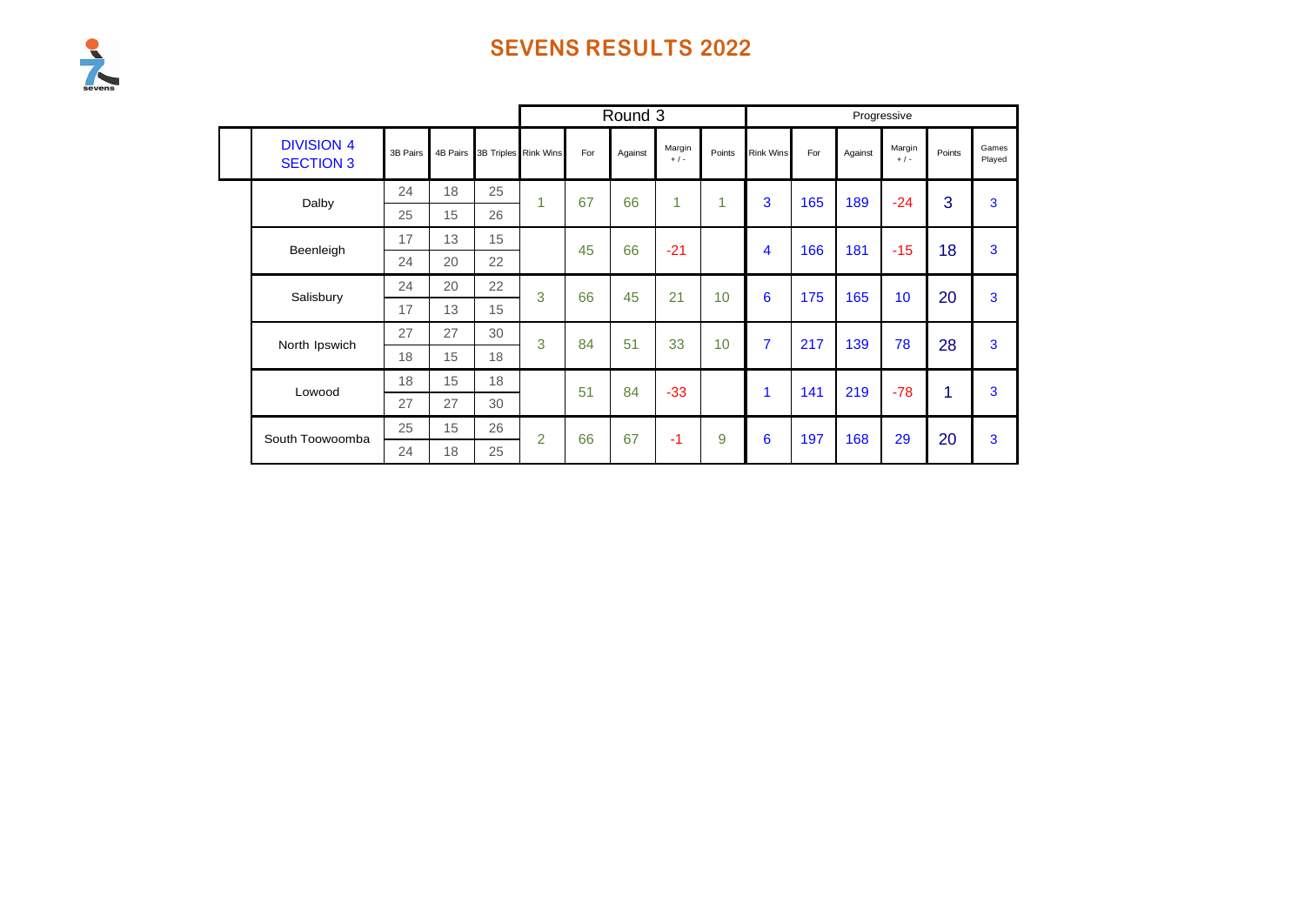|                                       |                              |                |                      |                |      | Round 3 |                   |        |                  |     | Progressive |                 |        |                 |
|---------------------------------------|------------------------------|----------------|----------------------|----------------|------|---------|-------------------|--------|------------------|-----|-------------|-----------------|--------|-----------------|
| <b>DIVISION 4</b><br><b>SECTION 4</b> | 3B Pairs                     | 4B Pairs       | 3B Triples Rink Wins |                | For  | Against | Margin<br>$+$ / - | Points | <b>Rink Wins</b> | For | Against     | Margin<br>$+/-$ | Points | Games<br>Played |
| <b>Tweed Heads</b>                    | 18                           | 16             | 15                   | $\overline{2}$ | 49   | 44      | 5                 | 9      | 4                | 173 | 160         | 13              | 11     | 3               |
|                                       | 14                           | 11             | 19                   |                |      |         |                   |        |                  |     |             |                 |        |                 |
| Mt Gravatt                            | 19                           | 13             | 23                   | 1              | 55   | 63      | -8                | 1      | 4                | 165 | 201         | $-36$           | 11     | 3               |
|                                       | 28                           | 18             | 17                   |                |      |         |                   |        |                  |     |             |                 |        |                 |
| Jindalee                              | 28                           | 18             | 17                   | $\overline{2}$ | 63   | 55      | 8                 | 9      | 5                | 176 | 163         | 13              | 19     | 3               |
|                                       | 19                           | 13             | 23                   |                |      |         |                   |        |                  |     |             |                 |        |                 |
| Carina                                | 21                           | 29             | 12                   | 1              | 62   | 54      | 8                 | 1      | 4                | 166 | 168         | $-2$            | 11     | 3               |
|                                       | 22                           | $\overline{7}$ | 25                   |                |      |         |                   |        |                  |     |             |                 |        |                 |
| Logan City                            | 22                           | $\overline{7}$ | 25                   | $\overline{2}$ | 54   | 62      | -8                | 9      | 4                | 167 | 194         | $-27$           | 18     | 3               |
|                                       | 21                           | 29             | 12                   |                |      |         |                   |        |                  |     |             |                 |        |                 |
|                                       | 19<br>14<br>11<br>Broadbeach | 1              | 44                   | 49             | $-5$ | 1       | 6                 | 191    | 152              | 39  | 20          | 3               |        |                 |
|                                       | 18<br>16<br>15               |                |                      |                |      |         |                   |        |                  |     |             |                 |        |                 |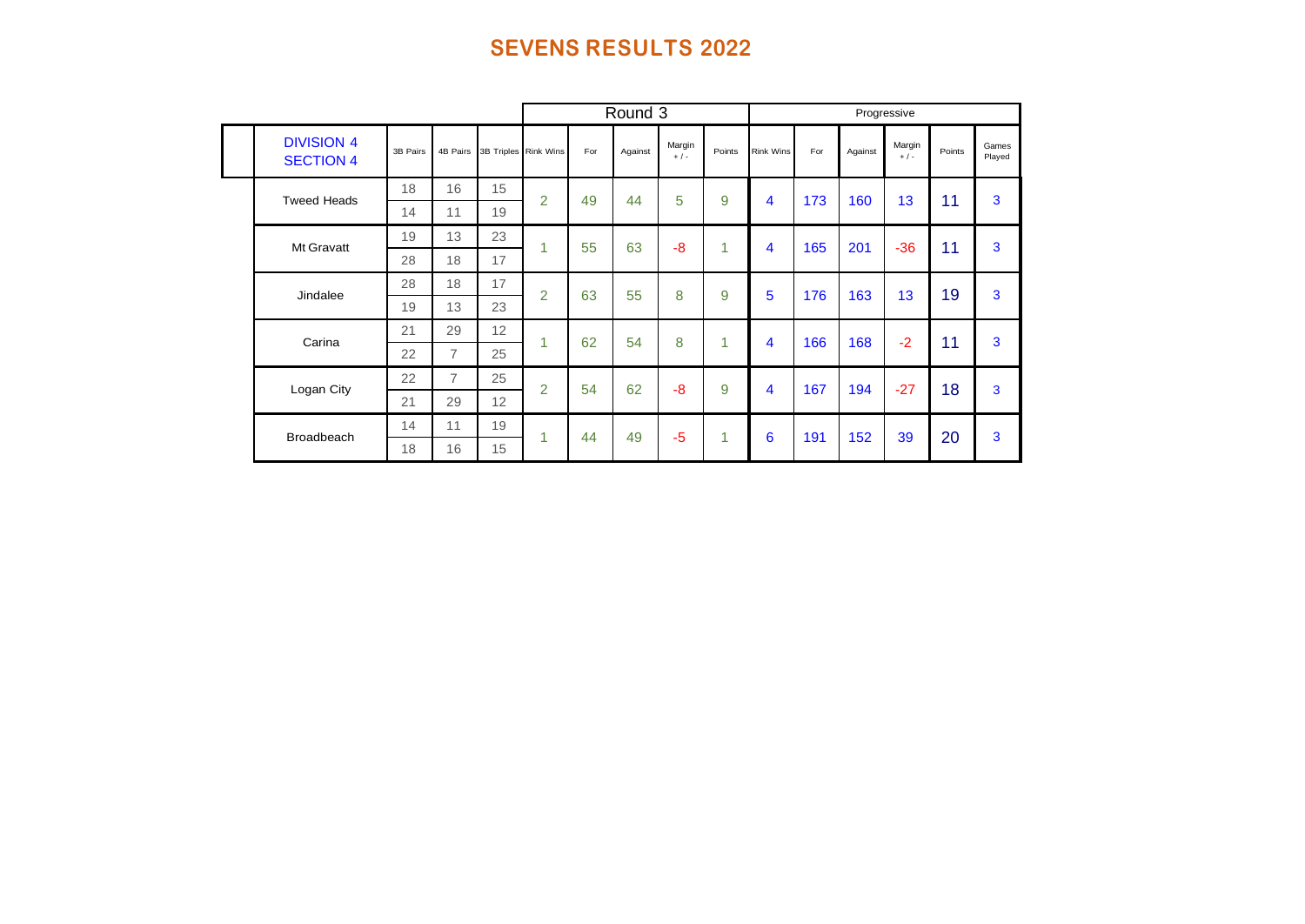

|                                       |          |          |                    |                               |     | Round 3 |                 |        |                  |     |         | Progressive       |                |                 |
|---------------------------------------|----------|----------|--------------------|-------------------------------|-----|---------|-----------------|--------|------------------|-----|---------|-------------------|----------------|-----------------|
| <b>DIVISION 5</b><br><b>SECTION 1</b> | 3B Pairs |          |                    | 4B Pairs 3B Triples Rink Wins | For | Against | Margin<br>$+/-$ | Points | <b>Rink Wins</b> | For | Against | Margin<br>$+$ / - | Points         | Games<br>Played |
| <b>Northern Suburbs</b>               | 32       | 14       | 19<br>$\mathbf{I}$ | 1                             | 65  | 68      | $-3$            | 1      | 3                | 164 | 216     | $-52$             | 10             | 3               |
|                                       | 19       | 25       | 24                 |                               |     |         |                 |        |                  |     |         |                   |                |                 |
| Sandgate                              | 13       | 18       | 21                 |                               | 52  | 73      | $-21$           |        | $\overline{2}$   | 165 | 207     | $-42$             | $\overline{2}$ | 3               |
|                                       | 31       | 19       | 23                 |                               |     |         |                 |        |                  |     |         |                   |                |                 |
| <b>Bramble Bay</b>                    | 31       | 19       | 23                 | 3                             | 73  | 52      | 21              | 10     | 6                | 208 | 164     | 44                | 20             | 3               |
|                                       | 13       | 18       | 21                 |                               |     |         |                 |        |                  |     |         |                   |                |                 |
| <b>Bribie Island</b>                  | 36       | 23       | 36                 | 3                             | 95  | 36      | 59              | 10     | 6                | 232 | 155     | 77                | 20             | 3               |
|                                       | 11       | 8        | 17                 |                               |     |         |                 |        |                  |     |         |                   |                |                 |
| Geebung                               | 11       | 8        | 17                 |                               | 36  | 95      | $-59$           |        | 5                | 161 | 204     | $-43$             | 19             | 3               |
|                                       | 36       | 23       | 36                 |                               |     |         |                 |        |                  |     |         |                   |                |                 |
| Narangba                              | 19       | 25<br>24 | $\overline{2}$     | 68                            | 65  | 3       | 9               | 5      | 196              | 180 | 16      | 19                | 3              |                 |
|                                       | 32       | 14       | 19                 |                               |     |         |                 |        |                  |     |         |                   |                |                 |

|                                       |          |          |                      |                |     | Round 3 |                   |        |                  |     |         | Progressive     |                |                 |
|---------------------------------------|----------|----------|----------------------|----------------|-----|---------|-------------------|--------|------------------|-----|---------|-----------------|----------------|-----------------|
| <b>DIVISION 5</b><br><b>SECTION 2</b> | 3B Pairs | 4B Pairs | 3B Triples Rink Wins |                | For | Against | Margin<br>$+$ / - | Points | <b>Rink Wins</b> | For | Against | Margin<br>$+/-$ | Points         | Games<br>Played |
| <b>Wellers Hill</b>                   | 29       | 16       | 17                   | 3              | 62  | 47      | 15                | 10     | $\overline{7}$   | 189 | 152     | 37              | 28             | 3               |
|                                       | 23       | 8        | 16                   |                |     |         |                   |        |                  |     |         |                 |                |                 |
| Logan City                            | 21       | 26       | 19                   | 4              | 66  | 48      | 18                | 1      | 3                | 165 | 184     | $-19$           | 3              | 3               |
|                                       | 23       | 4        | 21                   |                |     |         |                   |        |                  |     |         |                 |                |                 |
| <b>Broadbeach</b>                     | 23       | 4        | 21                   | $\overline{2}$ | 48  | 66      | $-18$             | 9      | 6                | 179 | 182     | $-3$            | 20             | 3               |
|                                       | 21       | 26       | 19                   |                |     |         |                   |        |                  |     |         |                 |                |                 |
| Wynnum                                | 20       | 21       | 12                   | $\overline{2}$ | 53  | 60      | $-7$              | 9      | 5                | 164 | 171     | $-7$            | 19             | 3               |
|                                       | 16       | 11       | 33                   |                |     |         |                   |        |                  |     |         |                 |                |                 |
| Carina                                | 16       | 11       | 33                   | 1              | 60  | 53      | 7                 | и      | $\overline{2}$   | 164 | 214     | $-50$           | $\overline{2}$ | 3               |
|                                       | 20       | 21       | 12                   |                |     |         |                   |        |                  |     |         |                 |                |                 |
| <b>Tweed Heads</b>                    | 23       | 8        | 16                   |                | 47  | 62      | $-15$             |        | 4                | 197 | 155     | 42              | 18             | 3               |
|                                       | 29       | 16       | 17                   |                |     |         |                   |        |                  |     |         |                 |                |                 |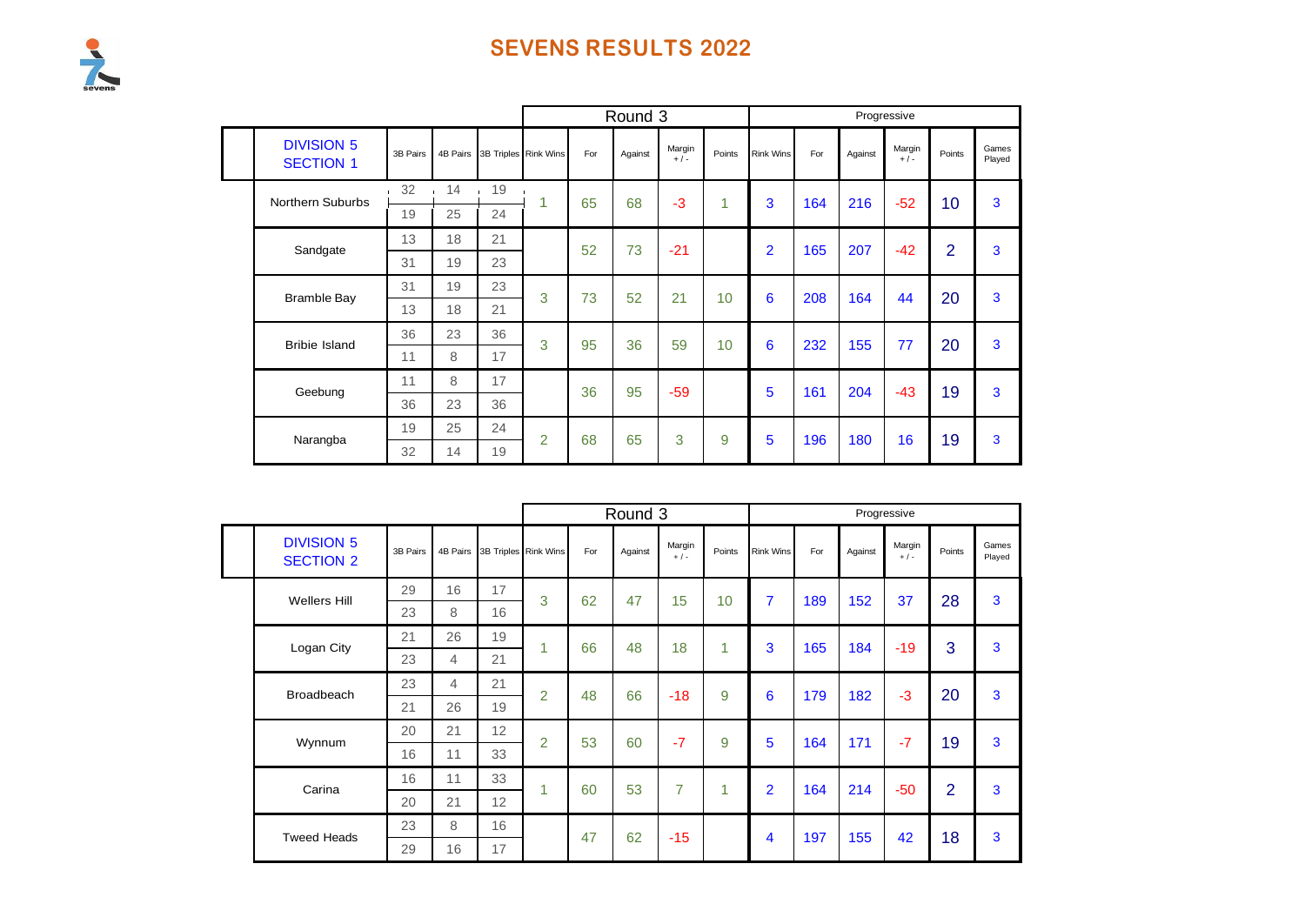

|                                       |          |          |    |                      |     | Round 3 |                 |        |                  |     |         | Progressive     |                |                 |
|---------------------------------------|----------|----------|----|----------------------|-----|---------|-----------------|--------|------------------|-----|---------|-----------------|----------------|-----------------|
| <b>DIVISION 5</b><br><b>SECTION 3</b> | 3B Pairs | 4B Pairs |    | 3B Triples Rink Wins | For | Against | Margin<br>$+/-$ | Points | <b>Rink Wins</b> | For | Against | Margin<br>$+/-$ | Points         | Games<br>Played |
| Chermside                             | 23       | 20       | 21 | $\overline{2}$       | 64  | 54      | 10              | 9      | 4                | 160 | 186     | $-26$           | 11             | 3               |
|                                       | 14       | 13       | 27 |                      |     |         |                 |        |                  |     |         |                 |                |                 |
| Ipswich                               | 29       | 15       | 26 | $\overline{2}$       | 70  | 54      | 16              | 9      | 6                | 182 | 159     | 23              | 27             | 3               |
|                                       | 15       | 20       | 19 |                      |     |         |                 |        |                  |     |         |                 |                |                 |
| <b>Pine Rivers</b>                    | 15       | 20       | 19 | 1                    | 54  | 70      | $-16$           | 1      | $\overline{2}$   | 150 | 201     | $-51$           | $\overline{2}$ | 3               |
|                                       | 29       | 15       | 26 |                      |     |         |                 |        |                  |     |         |                 |                |                 |
| Kallangur                             | 16       | 10       | 30 | 1                    | 56  | 62      | $-6$            | 1      | 5                | 197 | 146     | 51              | 19             | 3               |
|                                       | 23       | 19       | 20 |                      |     |         |                 |        |                  |     |         |                 |                |                 |
| Gaythorne                             | 23       | 19       | 20 | $\overline{2}$       | 62  | 56      | 6               | 9      | $\overline{7}$   | 207 | 158     | 49              | 28             | 3               |
|                                       | 16       | 10<br>30 |    |                      |     |         |                 |        |                  |     |         |                 |                |                 |
| Hamilton                              | 14       | 13       | 27 | 1                    | 54  | 64      | $-10$           | 1      | 3                | 153 | 199     | $-46$           | 3              | 3               |
|                                       | 23       | 20       | 21 |                      |     |         |                 |        |                  |     |         |                 |                |                 |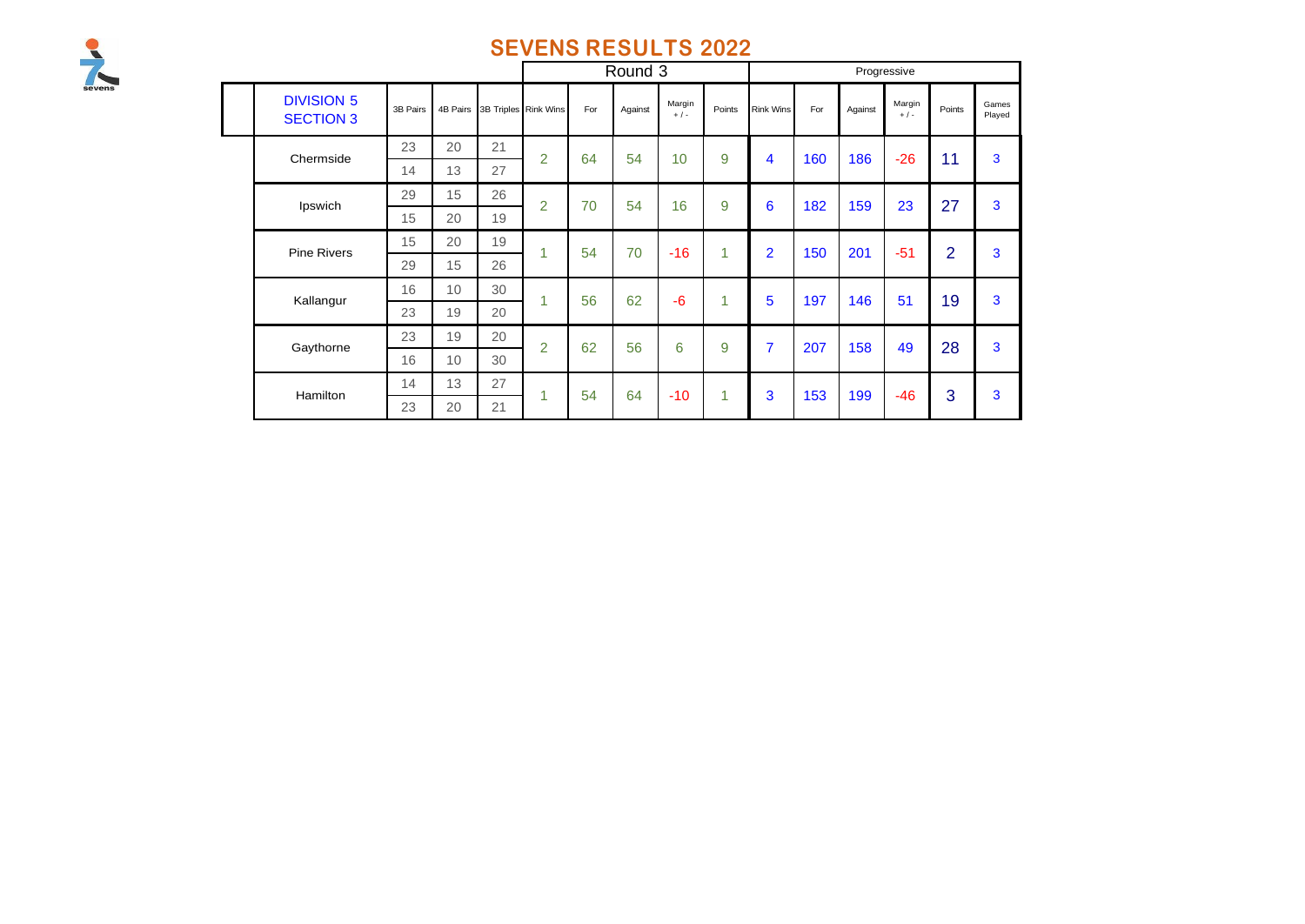|                                       |          |          |    |                      |     | Round 3 |                   |        |                  |     |         | Progressive     |                |                 |
|---------------------------------------|----------|----------|----|----------------------|-----|---------|-------------------|--------|------------------|-----|---------|-----------------|----------------|-----------------|
| <b>DIVISION 5</b><br><b>SECTION 4</b> | 3B Pairs | 4B Pairs |    | 3B Triples Rink Wins | For | Against | Margin<br>$+$ / - | Points | <b>Rink Wins</b> | For | Against | Margin<br>$+/-$ | Points         | Games<br>Played |
| Beenleigh                             | 19       | 9        | 20 | 1                    | 48  | 71      | $-23$             | 1.     | $\overline{2}$   | 158 | 197     | $-39$           | $\overline{2}$ | 3               |
|                                       | 35       | 22       | 14 |                      |     |         |                   |        |                  |     |         |                 |                |                 |
| Canungra                              | 19       | 25       | 39 | $\overline{2}$       | 83  | 55      | 28                | 9      | 8                | 239 | 154     | 85              | 29             | 3               |
|                                       | 33       | 8        | 14 |                      |     |         |                   |        |                  |     |         |                 |                |                 |
| Paradise Point                        | 33       | 8        | 14 | 1                    | 55  | 83      | $-28$             | 1      | 1                | 132 | 226     | $-94$           | 1              | 3               |
|                                       | 19       | 25       | 39 |                      |     |         |                   |        |                  |     |         |                 |                |                 |
| Russell Island                        | 23       | 24       | 22 | 3                    | 69  | 50      | 19                | 10     | 8                | 205 | 146     | 59              | 29             | 3               |
|                                       | 18       | 11       | 21 |                      |     |         |                   |        |                  |     |         |                 |                |                 |
| Manly                                 | 18       | 11       | 21 |                      | 50  | 69      | $-19$             |        | 6                | 209 | 145     | 64              | 20             | 3               |
|                                       | 23       | 24       | 22 |                      |     |         |                   |        |                  |     |         |                 |                |                 |
| Coorparoo                             | 35       | 22       | 14 | $\overline{2}$       | 71  | 48      | 23                | 9      | $\overline{2}$   | 155 | 230     | $-75$           | 9              | 3               |
|                                       | 19       | 9        | 20 |                      |     |         |                   |        |                  |     |         |                 |                |                 |

|                                       |          |    |                               |                |     | Round 3 |                 |        |                  |     |         | Progressive     |        |                 |
|---------------------------------------|----------|----|-------------------------------|----------------|-----|---------|-----------------|--------|------------------|-----|---------|-----------------|--------|-----------------|
| <b>DIVISION 5</b><br><b>SECTION 5</b> | 3B Pairs |    | 4B Pairs 3B Triples Rink Wins |                | For | Against | Margin<br>$+/-$ | Points | <b>Rink Wins</b> | For | Against | Margin<br>$+/-$ | Points | Games<br>Played |
| Dalby                                 | 40       | 28 | 21                            | 3              | 89  | 32      | 57              | 10     | 9                | 243 | 121     | 122             | 30     | 3               |
|                                       | 5        | 9  | 18                            |                |     |         |                 |        |                  |     |         |                 |        |                 |
| West Toowoomba                        | 19       | 18 | 16                            | 1              | 53  | 60      | $-7$            | 1      | 1                | 145 | 205     | $-60$           | и      | 3               |
|                                       | 26       | 14 | 20                            |                |     |         |                 |        |                  |     |         |                 |        |                 |
| Salisbury                             | 26       | 14 | 20                            | $\overline{2}$ | 60  | 53      | 7               | 9      | 5                | 166 | 177     | $-11$           | 19     | 3               |
|                                       | 19       | 18 | 16                            |                |     |         |                 |        |                  |     |         |                 |        |                 |
| North Toowoomba                       | 14       | 15 | 18                            | 1              | 47  | 65      | $-18$           | 1      | 3                | 157 | 193     | $-36$           | 10     | 3               |
|                                       | 20       | 12 | 33                            |                |     |         |                 |        |                  |     |         |                 |        |                 |
|                                       | 20       | 12 | 33                            | $\overline{2}$ | 65  | 47      | 18              | 9      | 3                | 163 | 179     | $-16$           | 10     | 3               |
| Laidley                               | 14       | 15 | 18                            |                |     |         |                 |        |                  |     |         |                 |        |                 |
| Rosewood                              | 5        | 9  | 18                            |                | 32  | 89      | $-57$           |        | 6                | 177 | 176     | 1               | 20     | 3               |
|                                       | 40       | 28 | 21                            |                |     |         |                 |        |                  |     |         |                 |        |                 |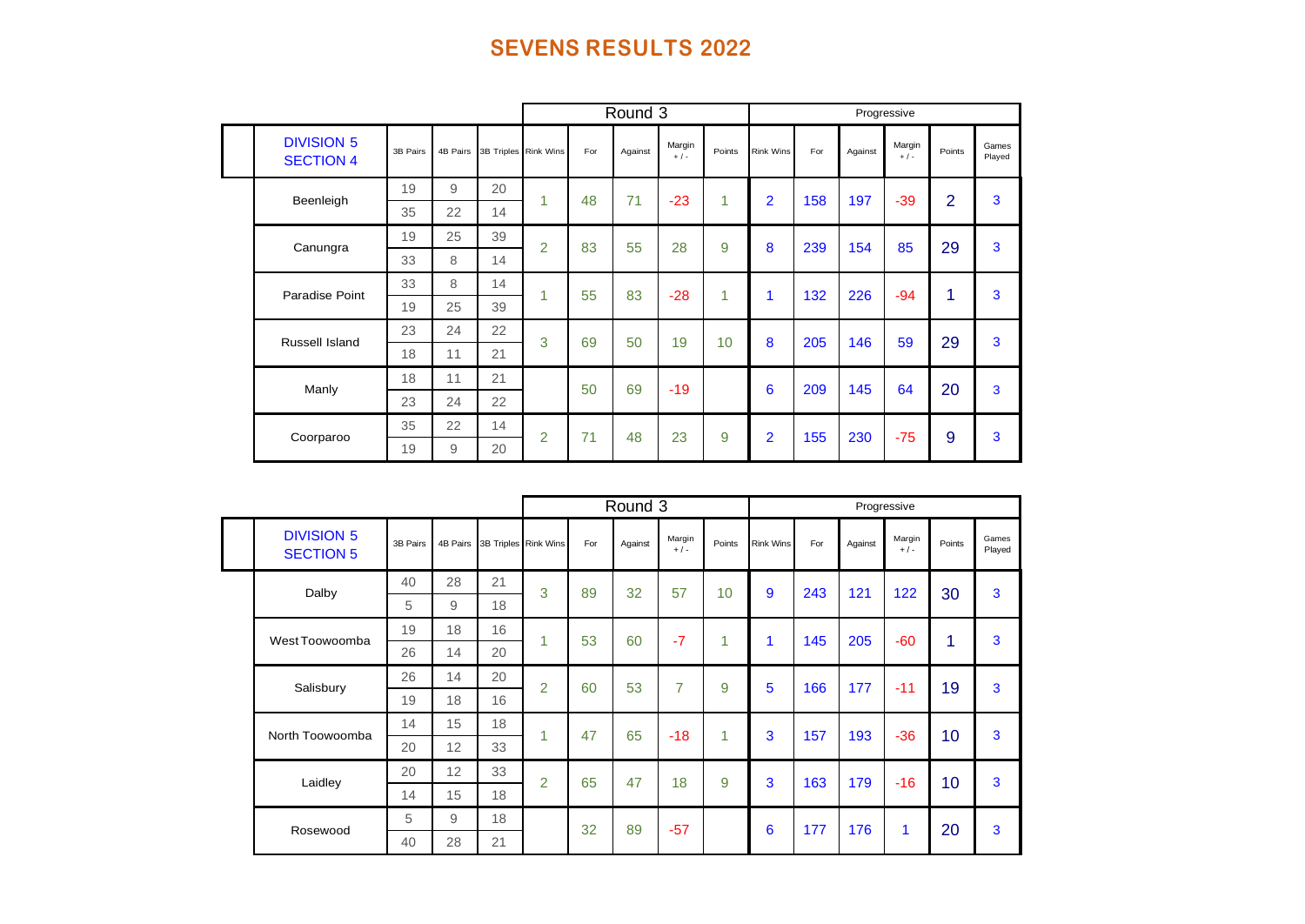# Sevens

|                                       |          |                    |    |                      |     | Round 3 |                 |        |                  |     |         | Progressive     |                |                 |
|---------------------------------------|----------|--------------------|----|----------------------|-----|---------|-----------------|--------|------------------|-----|---------|-----------------|----------------|-----------------|
| <b>DIVISION 6</b><br><b>SECTION 1</b> | 3B Pairs | 4B Pairs           |    | 3B Triples Rink Wins | For | Against | Margin<br>$+/-$ | Points | <b>Rink Wins</b> | For | Against | Margin<br>$+/-$ | Points         | Games<br>Played |
| Yeronga                               | 25       | 29<br>$\mathbf{r}$ | 13 | $\overline{2}$       | 67  | 64      | 3               | 9      | 4                | 168 | 202     | $-34$           | 11             | 3               |
|                                       | 17       | 9                  | 38 |                      |     |         |                 |        |                  |     |         |                 |                |                 |
| Mt Gravatt                            | 24       | 18                 | 43 | 3                    | 85  | 37      | 48              | 10     | $\overline{7}$   | 248 | 143     | 105             | 28             | 3               |
|                                       | 19       | 13                 | 5  |                      |     |         |                 |        |                  |     |         |                 |                |                 |
| Carina                                | 19       | 13                 | 5  |                      | 37  | 85      | $-48$           |        | $\overline{2}$   | 152 | 202     | $-50$           | $\overline{2}$ | 3               |
|                                       | 24       | 18                 | 43 |                      |     |         |                 |        |                  |     |         |                 |                |                 |
| Kallangur                             | 14       | 14                 | 21 | $\overline{2}$       | 49  | 57      | -8              | 9      | 6                | 164 | 159     | 5               | 27             | 3               |
|                                       | 28       | 13                 | 16 |                      |     |         |                 |        |                  |     |         |                 |                |                 |
| <b>Pine Rivers</b>                    | 28       | 13                 | 16 | 1                    | 57  | 49      | 8               | 4      | 6                | 193 | 145     | 48              | 20             | 3               |
|                                       | 14       | 14                 | 21 |                      |     |         |                 |        |                  |     |         |                 |                |                 |
| Jindalee                              | 17       | 9                  | 38 | 1                    | 64  | 67      | $-3$            | 1      | $\overline{2}$   | 152 | 226     | $-74$           | $\overline{2}$ | 3               |
|                                       | 25       | 29                 | 13 |                      |     |         |                 |        |                  |     |         |                 |                |                 |

|  |                                       |          |          |    |                      |     | Round 3 |                   |        |                  |     |         | Progressive       |        |                 |
|--|---------------------------------------|----------|----------|----|----------------------|-----|---------|-------------------|--------|------------------|-----|---------|-------------------|--------|-----------------|
|  | <b>DIVISION 6</b><br><b>SECTION 2</b> | 3B Pairs | 4B Pairs |    | 3B Triples Rink Wins | For | Against | Margin<br>$+$ / - | Points | <b>Rink Wins</b> | For | Against | Margin<br>$+$ / - | Points | Games<br>Played |
|  | <b>Bramble Bay</b>                    | 21       | 13       | 11 | 1                    | 45  | 68      | $-23$             | 1      | 4                | 164 | 180     | $-16$             | 11     | 3               |
|  |                                       | 20       | 17       | 31 |                      |     |         |                   |        |                  |     |         |                   |        |                 |
|  | Woodford                              | 15       | 15       | 11 |                      | 41  | 86      | $-45$             |        |                  | 133 | 227     | $-94$             | 1      | 3               |
|  |                                       | 34       | 19       | 33 |                      |     |         |                   |        |                  |     |         |                   |        |                 |
|  | <b>Bribie Island</b>                  | 34       | 19       | 33 | 3                    | 86  | 41      | 45                | 10     | 6                | 204 | 157     | 47                | 20     | 3               |
|  |                                       | 15       | 15       | 11 |                      |     |         |                   |        |                  |     |         |                   |        |                 |
|  | Narangba                              | 30       | 21       | 20 | 3                    | 71  | 50      | 21                | 10     | 5                | 173 | 186     | $-13$             | 19     | 3               |
|  |                                       | 17       | 14       | 19 |                      |     |         |                   |        |                  |     |         |                   |        |                 |
|  | <b>Brighton</b>                       | 17       | 14       | 19 |                      | 50  | 71      | $-21$             |        | 6                | 190 | 163     | 27                | 20     | 3               |
|  |                                       | 30       | 21       | 20 |                      |     |         |                   |        |                  |     |         |                   |        |                 |
|  | Kilcoy                                | 20       | 17       | 31 | $\overline{2}$       | 68  | 45      | 23                | 9      | 5                | 200 | 151     | 49                | 19     | 3               |
|  |                                       | 21       | 13       | 11 |                      |     |         |                   |        |                  |     |         |                   |        |                 |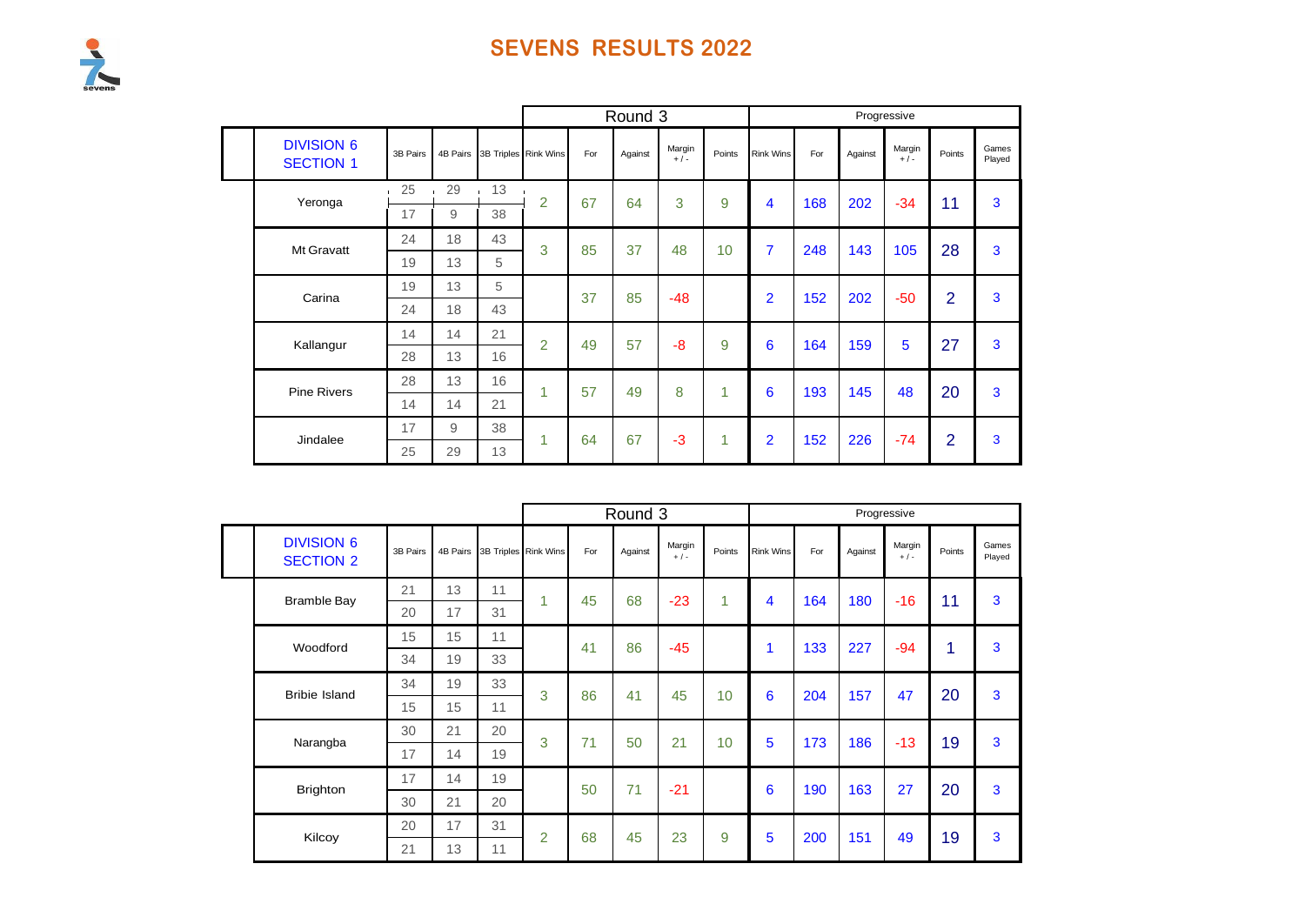

| Round 3                               |          |    |    |                               |     | Progressive |                   |              |                  |     |         |                   |        |                 |
|---------------------------------------|----------|----|----|-------------------------------|-----|-------------|-------------------|--------------|------------------|-----|---------|-------------------|--------|-----------------|
| <b>DIVISION 6</b><br><b>SECTION 3</b> | 3B Pairs |    |    | 4B Pairs 3B Triples Rink Wins | For | Against     | Margin<br>$+$ / - | Points       | <b>Rink Wins</b> | For | Against | Margin<br>$+$ / - | Points | Games<br>Played |
| Chermside                             | 19       | 23 | 29 | $\overline{2}$                | 71  | 55          | 16                | 9            | 6                | 126 | 108     | 18                | 27     | 3               |
|                                       | 24       | 14 | 17 |                               |     |             |                   |              |                  |     |         |                   |        |                 |
| Bye                                   |          |    |    |                               |     |             |                   |              |                  |     |         |                   |        |                 |
|                                       |          |    |    |                               |     |             |                   |              |                  |     |         |                   |        |                 |
| Geebung                               |          |    |    | $\overline{2}$                | 16  |             | 16                | 9            | $5\phantom{1}$   | 144 | 128     | 16                | 19     | 3               |
| <b>Pine Rivers Ladies</b>             | 31       | 11 | 30 | $\overline{2}$                | 72  | 57          | 15                | 9            | 4                | 191 | 164     | 27                | 11     | 3               |
|                                       | 16       | 27 | 14 |                               |     |             |                   |              |                  |     |         |                   |        |                 |
| Hamilton                              | 16       | 27 | 14 | 1                             | 57  | 72          | $-15$             | $\mathbf{1}$ | 5                | 181 | 185     | $-4$              | 19     | 3               |
|                                       | 31       | 11 | 30 |                               |     |             |                   |              |                  |     |         |                   |        |                 |
| Sandgate                              | 24       | 14 | 17 | 1                             | 55  | 71          | $-16$             | 1            | 4                | 108 | 133     | $-25$             | 11     | 3               |
|                                       | 19       | 23 | 29 |                               |     |             |                   |              |                  |     |         |                   |        |                 |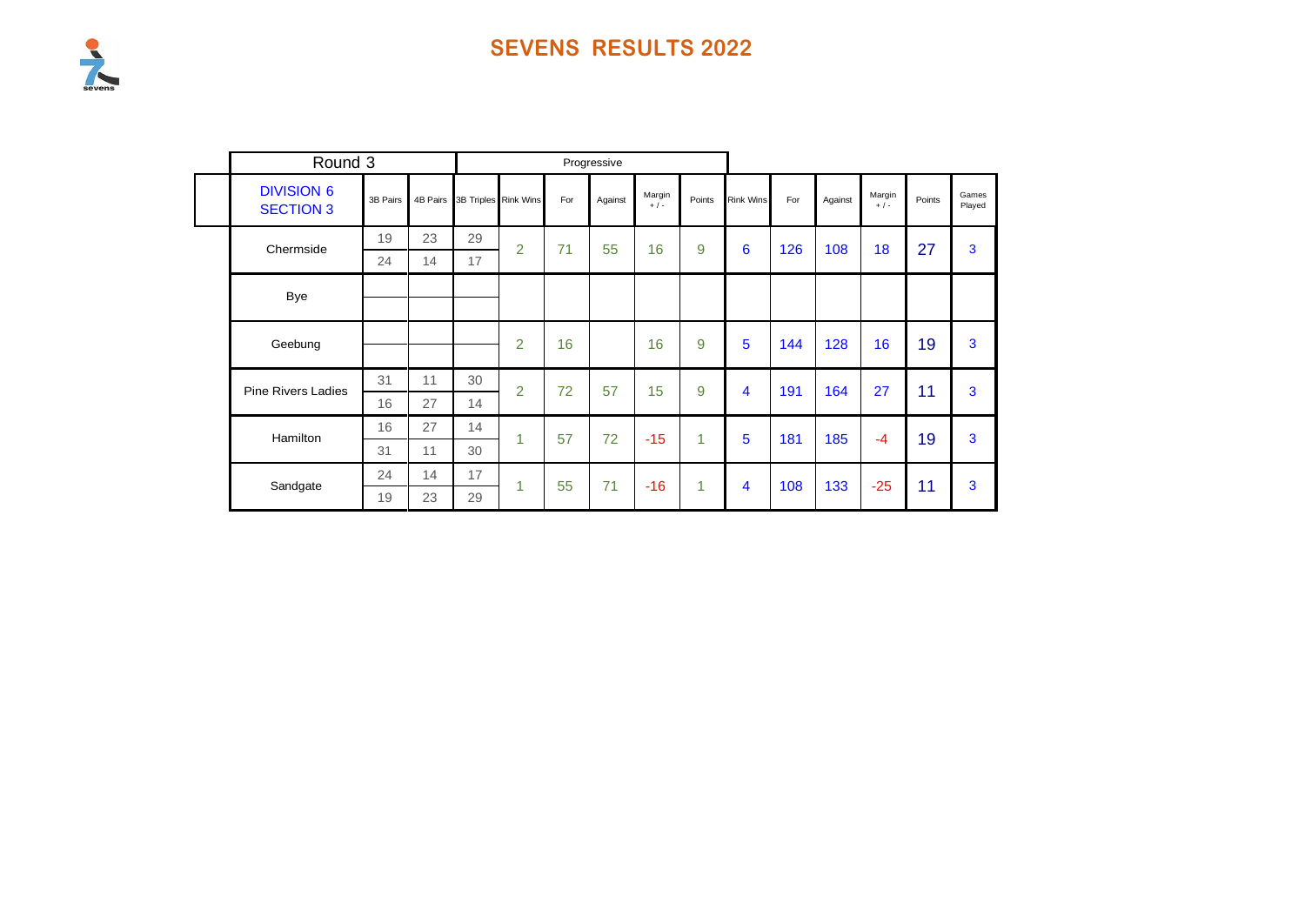

|                                       |          |    |                               |                |     | Round 3 |                 |        |                  |     |         | Progressive     |        |                 |
|---------------------------------------|----------|----|-------------------------------|----------------|-----|---------|-----------------|--------|------------------|-----|---------|-----------------|--------|-----------------|
| <b>DIVISION 6</b><br><b>SECTION 4</b> | 3B Pairs |    | 4B Pairs 3B Triples Rink Wins |                | For | Against | Margin<br>$+/-$ | Points | <b>Rink Wins</b> | For | Against | Margin<br>$+/-$ | Points | Games<br>Played |
| Ipswich                               | 25       | 16 | 19                            | $\overline{2}$ | 60  | 56      | 4               | 9      | 4                | 172 | 175     | $-3$            | 18     | 3               |
|                                       | 19       | 19 | 18                            |                |     |         |                 |        |                  |     |         |                 |        |                 |
| South Toowoomba                       | 23       | 19 | 24                            | $\overline{2}$ | 66  | 61      | 5               | 9      | 6                | 183 | 181     | $\overline{2}$  | 20     | 3               |
|                                       | 31       | 10 | 20                            |                |     |         |                 |        |                  |     |         |                 |        |                 |
|                                       | 31       | 10 | 20                            | 1              | 61  | 66      | $-5$            | 1      | 3                | 185 | 179     | 6               | 10     | 3               |
| Tarragindi/Salisbury                  | 23       | 19 | 24                            |                |     |         |                 |        |                  |     |         |                 |        |                 |
| <b>Windsor Ladies</b>                 | 16       | 8  | 10 <sup>1</sup>               | 1              | 34  | 60      | $-26$           | 1      | 5                | 153 | 181     | $-28$           | 12     | 3               |
|                                       | 13       | 24 | 23                            |                |     |         |                 |        |                  |     |         |                 |        |                 |
| North Ipswich                         | 13       | 24 | 23                            | $\mathfrak{p}$ | 60  | 34      | 26              | 9      | 5                | 178 | 158     | 20              | 19     | 3               |
|                                       | 16       | 8  | 10 <sup>1</sup>               |                |     |         |                 |        |                  |     |         |                 |        |                 |
| Salisbury                             | 19       | 19 | 18                            | 1              | 56  | 60      | $-4$            | 1      | 4                | 185 | 182     | 3               | 11     | 3               |
|                                       | 25       | 16 | 19                            |                |     |         |                 |        |                  |     |         |                 |        |                 |

|                                       |          |                |    |                      |     | Round 3 |                 |        |                  |     |         | Progressive     |        |                 |
|---------------------------------------|----------|----------------|----|----------------------|-----|---------|-----------------|--------|------------------|-----|---------|-----------------|--------|-----------------|
| <b>DIVISION 6</b><br><b>SECTION 5</b> | 3B Pairs | 4B Pairs       |    | 3B Triples Rink Wins | For | Against | Margin<br>$+/-$ | Points | <b>Rink Wins</b> | For | Against | Margin<br>$+/-$ | Points | Games<br>Played |
| McKenzie Park                         | 24       | 26             | 33 | 3                    | 83  | 52      | 31              | 10     | 9                | 254 | 132     | 122             | 30     | 3               |
|                                       | 18       | 19             | 15 |                      |     |         |                 |        |                  |     |         |                 |        |                 |
| Logan City                            | 24       | $\overline{7}$ | 19 | 1                    | 50  | 64      | $-14$           | 4      |                  | 128 | 231     | $-103$          | 1      | 3               |
|                                       | 21       | 18             | 25 |                      |     |         |                 |        |                  |     |         |                 |        |                 |
| Paradise Point                        | 21       | 18             | 25 | $\overline{2}$       | 64  | 50      | 14              | 9      | 3                | 155 | 195     | $-40$           | 10     | 3               |
|                                       | 24       | $\overline{7}$ | 19 |                      |     |         |                 |        |                  |     |         |                 |        |                 |
| <b>Burleigh Heads</b>                 | 17       | 16             | 18 | 1                    | 51  | 58      | $-7$            | 1      | 4                | 156 | 183     | $-27$           | 11     | 3               |
|                                       | 21       | 12             | 25 |                      |     |         |                 |        |                  |     |         |                 |        |                 |
|                                       | 21       | 12             | 25 | $\overline{2}$       | 58  | 51      | 7               | 9      | 5                | 188 | 161     | 27              | 19     | 3               |
| <b>Tamborine Mountain</b>             | 17       | 16             | 18 |                      |     |         |                 |        |                  |     |         |                 |        |                 |
| <b>Tweed Heads</b>                    | 18       | 19             | 15 |                      | 52  | 83      | $-31$           |        | 5                | 192 | 171     | 21              | 19     | 3               |
|                                       | 24       | 26             | 33 |                      |     |         |                 |        |                  |     |         |                 |        |                 |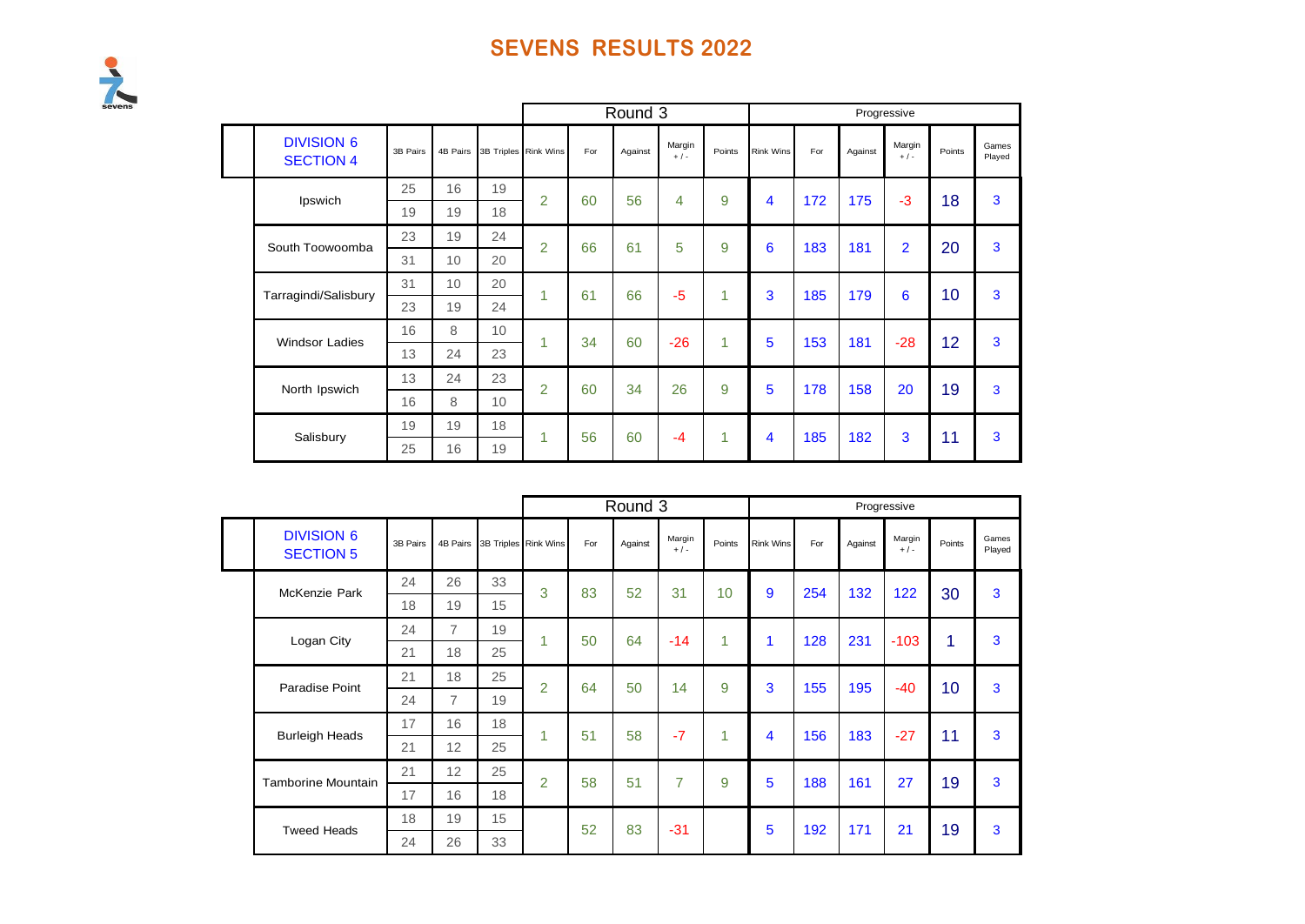

|                                       |          |    |                               |                |     | Round 3 |                 |        |                         |     |         | Progressive     |        |                 |
|---------------------------------------|----------|----|-------------------------------|----------------|-----|---------|-----------------|--------|-------------------------|-----|---------|-----------------|--------|-----------------|
| <b>DIVISION 6</b><br><b>SECTION 6</b> | 3B Pairs |    | 4B Pairs 3B Triples Rink Wins |                | For | Against | Margin<br>$+/-$ | Points | <b>Rink Wins</b>        | For | Against | Margin<br>$+/-$ | Points | Games<br>Played |
| North Toowoomba                       | 25       | 26 | 26                            | 3              | 77  | 47      | 30              | 10     | 8                       | 185 | 111     | 74              | 29     | 3               |
|                                       | 13       | 21 | 13                            |                |     |         |                 |        |                         |     |         |                 |        |                 |
| Drayton                               | 26       | 8  | 23                            | $\overline{2}$ | 57  | 59      | $-2$            | 9      | $\overline{2}$          | 172 | 209     | $-37$           | 9      | 3               |
|                                       | 18       | 25 | 16                            |                |     |         |                 |        |                         |     |         |                 |        |                 |
| Tannymorel                            | 18       | 25 | 16                            | 1              | 59  | 57      | $\overline{2}$  | 1      | 6                       | 146 | 99      | 47              | 20     | 3               |
|                                       | 26       | 8  | 23                            |                |     |         |                 |        |                         |     |         |                 |        |                 |
| <b>Bye</b>                            |          |    |                               |                |     |         |                 |        |                         |     |         |                 |        |                 |
|                                       |          |    |                               |                |     |         |                 |        |                         |     |         |                 |        |                 |
| Toowoomba                             |          |    |                               | $\overline{2}$ | 16  |         | 16              | 9      | $\overline{\mathbf{4}}$ | 115 | 136     | $-21$           | 18     | 3               |
|                                       |          |    |                               |                |     |         |                 |        |                         |     |         |                 |        |                 |
| South Toowoomba                       | 13       | 21 | 13                            |                | 47  | 77      | $-30$           |        | 4                       | 174 | 185     | $-11$           | 11     | 3               |
|                                       | 25       | 26 | 26                            |                |     |         |                 |        |                         |     |         |                 |        |                 |